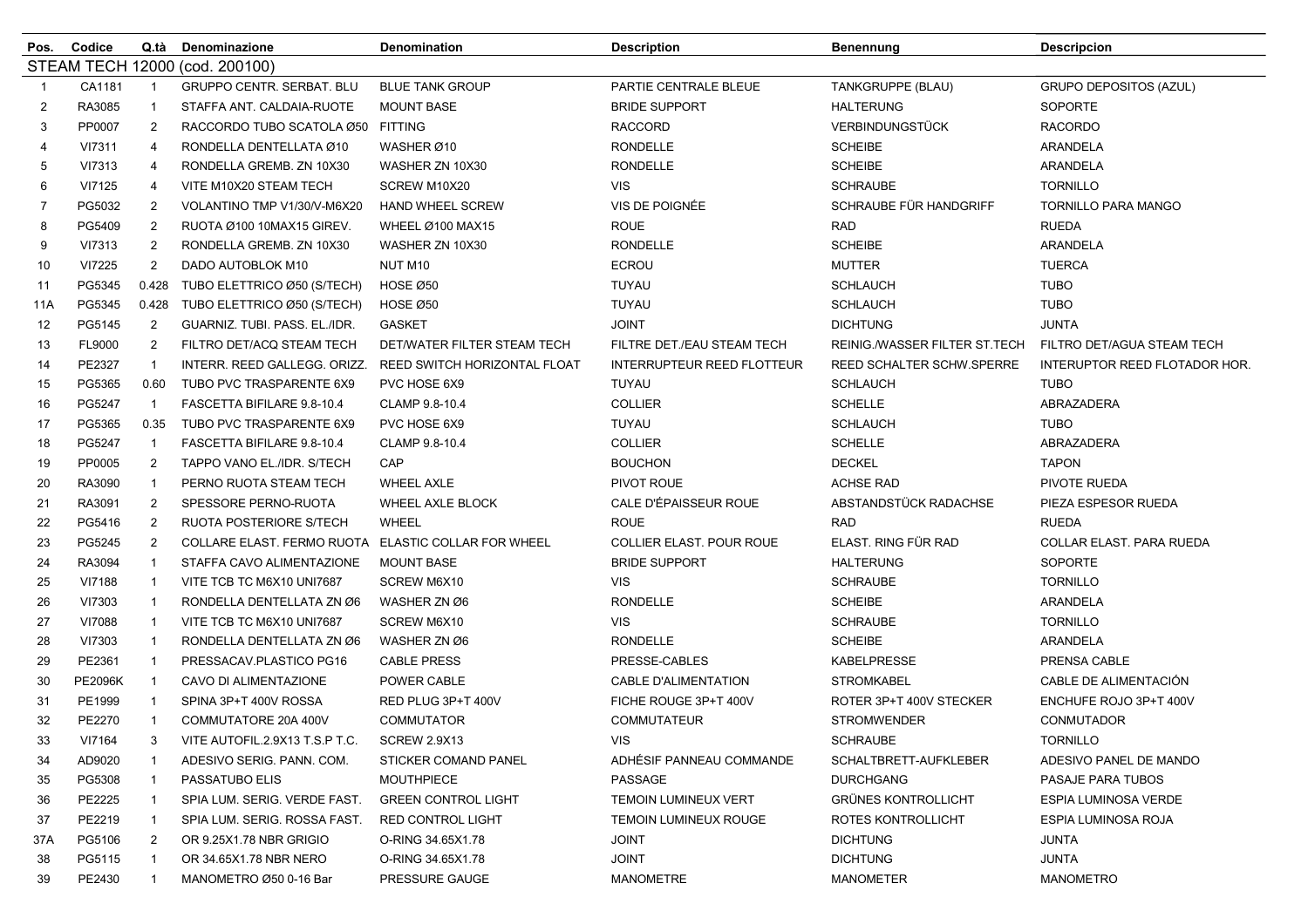| 40 | PE2414  | $\mathbf{1}$   | CAPILLARE L.500 1/8" F-M                        | <b>CAPILLARY</b>          | <b>CAPILLAIRE</b>           | <b>KAPILLARE</b>         | <b>CAPILARO</b>          |
|----|---------|----------------|-------------------------------------------------|---------------------------|-----------------------------|--------------------------|--------------------------|
| 41 | RA30003 | $\overline{1}$ | STAFFA Ø50 C/VITI PER MANOM.                    | <b>MOUNT BASE</b>         | <b>BRIDE SUPPORT</b>        | <b>HALTERUNG</b>         | <b>SOPORTE</b>           |
| 42 | 510303  | $\mathbf{1}$   | TUBO COLLEG. INT. CORTO                         | HOSE                      | TUYAU                       | <b>SCHLAUCH</b>          | <b>TUBO</b>              |
| 43 | PE2046  | $\overline{1}$ | POMPA ET3000 3/8"FF                             | PUMP ET3000 3/8F          | <b>POMPE</b>                | <b>PUMPE</b>             | <b>BOMBA</b>             |
| 45 | PE2425  | $\overline{1}$ | DEAREATORE POMPA ET3000                         | BLEEDER VALVE FOR PUMP    | <b>DESEAREATEUR</b>         | <b>ENTLÜFTER</b>         | <b>DEAREADOR</b>         |
| 46 | RA30442 | $\overline{1}$ | RACCORDO GOMITO 3/8"M-1/8"F                     | <b>ELBOW FITTING</b>      | RACCORD COUDE               | <b>WINKELANSCHLUß</b>    | RACORDO "L"              |
| 47 | RA3105  | $\overline{1}$ | RACCORDO GOMITO 8X6-1/8"M                       | <b>ELBOW FITTING</b>      | RACCORD COUDE               | <b>WINKELANSCHLUß</b>    | RACORDO "L"              |
| 48 | RA30372 | $\mathbf{1}$   | PORTAGOMMA 3/8"MASCHIO 90°                      | <b>ELBOW TUBE COUPLER</b> | RACCORD DE TUYAU            | <b>SCHLAUCHANSCHLUSS</b> | <b>EMPALME TUBO</b>      |
| 49 | PE2404  | $\mathbf{1}$   | POMPA ET500P-1/8"F NBR 230/50 PUMP ET500        |                           | <b>POMPE</b>                | <b>PUMPE</b>             | <b>BOMBA</b>             |
| 50 | RA3147  | $\mathbf{1}$   | RACCORDO GOMITO 1/8"F-1/8"M ELBOW FITTING       |                           | RACCORD COUDE               | <b>WINKELANSCHLUß</b>    | RACORDO "L"              |
| 51 | RA3104  | $\overline{1}$ | RACCORDO GOMITO 6X4-1/8"M                       | <b>ELBOW FITTING</b>      | RACCORD COUDE               | <b>WINKELANSCHLUß</b>    | RACORDO "L"              |
| 52 | PE2408  | $\mathbf{1}$   | TERMOPROTETTORE 100°C                           | THERMAL CUT OUT 100° C    | <b>THERMOPROTECTEUR</b>     | <b>THERMOSCHUTZ</b>      | <b>THERMOPROTECTOR</b>   |
| 53 | RA3056  | $\mathbf{1}$   | STAFFA SUPPORTO POMPA                           | <b>MOUNT BASE</b>         | <b>BRIDE SUPPORTE</b>       | <b>HALTERUNG</b>         | <b>SOPORTE</b>           |
| 54 | RA3093  | $\mathbf{1}$   | STAFFA GRUPPO POMPE                             | <b>MOUNT BASE</b>         | <b>BRIDE SUPPORTE</b>       | <b>HALTERUNG</b>         | <b>SOPORTE</b>           |
| 55 | VI7022  | $\overline{2}$ | RIVETTO ALL. ZN NERO Ø4X12                      | <b>RIVET</b>              | <b>RIVET</b>                | <b>NIETE</b>             | REMACHE                  |
| 56 | VI7188  | $\overline{2}$ | VITE TCB T. CROCE ZN M6X10                      | SCREW ZN M6X10            | <b>VIS</b>                  | <b>SCHRAUBE</b>          | <b>TORNILLO</b>          |
| 57 | RA3089  | $\overline{1}$ | BLOCCHETTO 4 VIE PRESSOST.                      | "4 WAY" CONNECTOR         | <b>BLOC "4 VOIES"</b>       | "4 WEGE" ANSCHLUßBLOCK   | <b>BLOCO "4 VIAS"</b>    |
| 58 | RA3180  | $\overline{2}$ | RACC. GOMITO 1/8G-1/4G MF                       | <b>ELBOW FITTING</b>      | RACCORD COUDE               | <b>WINKELANSCHLUß</b>    | RACORDO "L"              |
| 59 | RA3132  | $\mathbf{1}$   | RACC. A T 1/8"FX1/8"MX1/8"F                     | <b>ELBOW FITTING</b>      | RACCORD COUDE               | <b>WINKELANSCHLUß</b>    | <b>RACORDO</b> "L"       |
| 60 | RA3186  | $\overline{1}$ | RACC, DRIT, 1/8"M OGIVA Ø4                      | <b>STRAIGHT FITTING</b>   | RACCORD DROIT               | <b>ANSCHLUß</b>          | <b>RACORDO</b>           |
| 61 | RA3168  | $\mathbf{1}$   | TAPPO PER RACCORDO 1/8"M                        | CAP FOR STRAIGHT FITTING  | <b>BOUCHON POUR RACCORD</b> | DECKEL FÜR ANSCHLUß      | TAPÓN PARA RACORDO       |
| 62 | PE2419  | $\mathbf{1}$   | PRESSOST, 16A 250V 4-9 Bar                      | PRESSURE SWITCH 4-9 Bar   | <b>PRESSOSTAT</b>           | <b>DRUCKWÄCHTER</b>      | MADITOR DE PRESIÓN       |
| 63 | PE2420  | $\mathbf{1}$   | PRESSOST. 16A 250V 9-15 Bar                     | PRESSURE SWITCH 9-15 Bar  | PRESSOSTAT                  | <b>DRUCKWÄCHTER</b>      | MADITOR DE PRESIÓN       |
| 64 | VI7316  | 4              | ROND. GREMB. 6X16                               | WASHER 6X16               | <b>RONDELLE</b>             | <b>SCHEIBE</b>           | ARANDELA                 |
| 65 | VI7041  | 4              | <b>VITE 5X10</b>                                | SCREW 5X10                | VIS.                        | <b>SCHRAUBE</b>          | <b>TORNILLO</b>          |
| 66 | PG5247  | 2              | FASCETTA BIFIL.9.8-10.4                         | CLAMP 9.8-10.4            | <b>COLLIER</b>              | <b>SCHELLE</b>           | ABRAZADERA               |
| 67 | PG5365  | 0.35           | TUBO PVC TRASPARENTE 6X9                        | PVC HOSE 6X9              | TUYAU                       | <b>SCHLAUCH</b>          | TUBO                     |
| 68 | PG5247  | $\mathbf{1}$   | FASCETTA BIFIL.9.8-10.4                         | CLAMP 9.8-10.4            | <b>COLLIER</b>              | <b>SCHELLE</b>           | ABRAZADERA               |
| 69 | PG5246  | $\mathbf{1}$   | FASCETTA BIFIL. 10.4-11                         | CLAMP 10.4-11             | <b>COLLIER</b>              | <b>SCHELLE</b>           | ABRAZADERA               |
| 70 | RA3092  | $\mathbf{1}$   | STAFFA GRUPPO SCHEDE                            | <b>MOUNT BASE</b>         | <b>BRIDE SUPPORT</b>        | <b>HALTERUNG</b>         | <b>SOPORTE</b>           |
| 71 | PG5054  | 9              | DISTANZIATORE IN PLASTICA                       | <b>PLASTIC SPACER</b>     | <b>ENTRETOISE</b>           | ABSTANDSSTÜCK            | <b>SEPARADOR</b>         |
| 72 | VI7148  | 9              | VITE 4.8 MET. ZN TC TC 3X8                      | SCREW 4.8 ZN 3X8          | <b>VIS</b>                  | <b>SCHRAUBE</b>          | <b>TORNILLO</b>          |
| 73 | VI7157  | $\overline{2}$ | VITE 4.8 MET. ZN TC 4X16                        | <b>SCREW 4.8 ZN 4X16</b>  | <b>VIS</b>                  | <b>SCHRAUBE</b>          | <b>TORNILLO</b>          |
| 74 | VI7318  | 4              | RONDELLA DENTELLATA Ø4                          | WASHER Ø4                 | <b>RONDELLE</b>             | <b>SCHEIBE</b>           | ARANDELA                 |
| 75 | VI7212  | $\overline{4}$ | DADO ZINCATO Ø4                                 | NUT ZN Ø4                 | ECROU                       | <b>MUTTER</b>            | <b>TUERCA</b>            |
| 76 | PE2370  | $\mathbf{1}$   | FASTON F 6.3 C/FORO VITE                        | <b>TERMINAL</b>           | <b>TERMINAL FASTON</b>      | <b>FASTON TERMINAL</b>   | <b>FASTON</b>            |
| 77 | RA3087  | $\overline{1}$ | STAFFA SUPP. TERMOSTATI                         | <b>MOUNT BASE</b>         | <b>BRIDE SUPPORT</b>        | <b>HALTERUNG</b>         | <b>SOPORTE</b>           |
| 78 | VI7022  | 2              | RIVETTO ACCIAIO 4X12                            | <b>RIVET</b>              | <b>RIVET</b>                | <b>NIETE</b>             | <b>REMACHE</b>           |
| 79 | VI7041  | 4              | <b>VITE 5X10</b>                                | SCREW 5X10                | <b>VIS</b>                  | <b>SCHRAUBE</b>          | <b>TORNILLO</b>          |
| 80 | VI7316  | 4              | RONDELLA GREMB. 6X16                            | WASHER 6X16               | <b>RONDELLE</b>             | <b>SCHEIBE</b>           | ARANDELA                 |
| 81 | PE2347  | -1             | SCHEDA CIRC. ELETTR. TVAP20                     | ELECTRONIC BOARD TVAP20   | CARTE ELECTR. TVAP20        | PLATINE TVAP20           | PLACA ELECTRONICA TVAP20 |
| 82 | PE2349  | $\mathbf{1}$   | SCHEDA CONT. POT. TVAP30                        | ELECTRONIC BOARD TVAP30   | CARTE ELECTR. TVAP30        | PLATINE TVAP30           | PLACA ELECTRONICA TVAP30 |
| 83 | PE2047  | 3              | TERMOSATO A BULBO 260°C RM RESET CONTROL THERM. |                           | THERMOSTAT                  | THERMOSTAT               | <b>TERMOSTATO</b>        |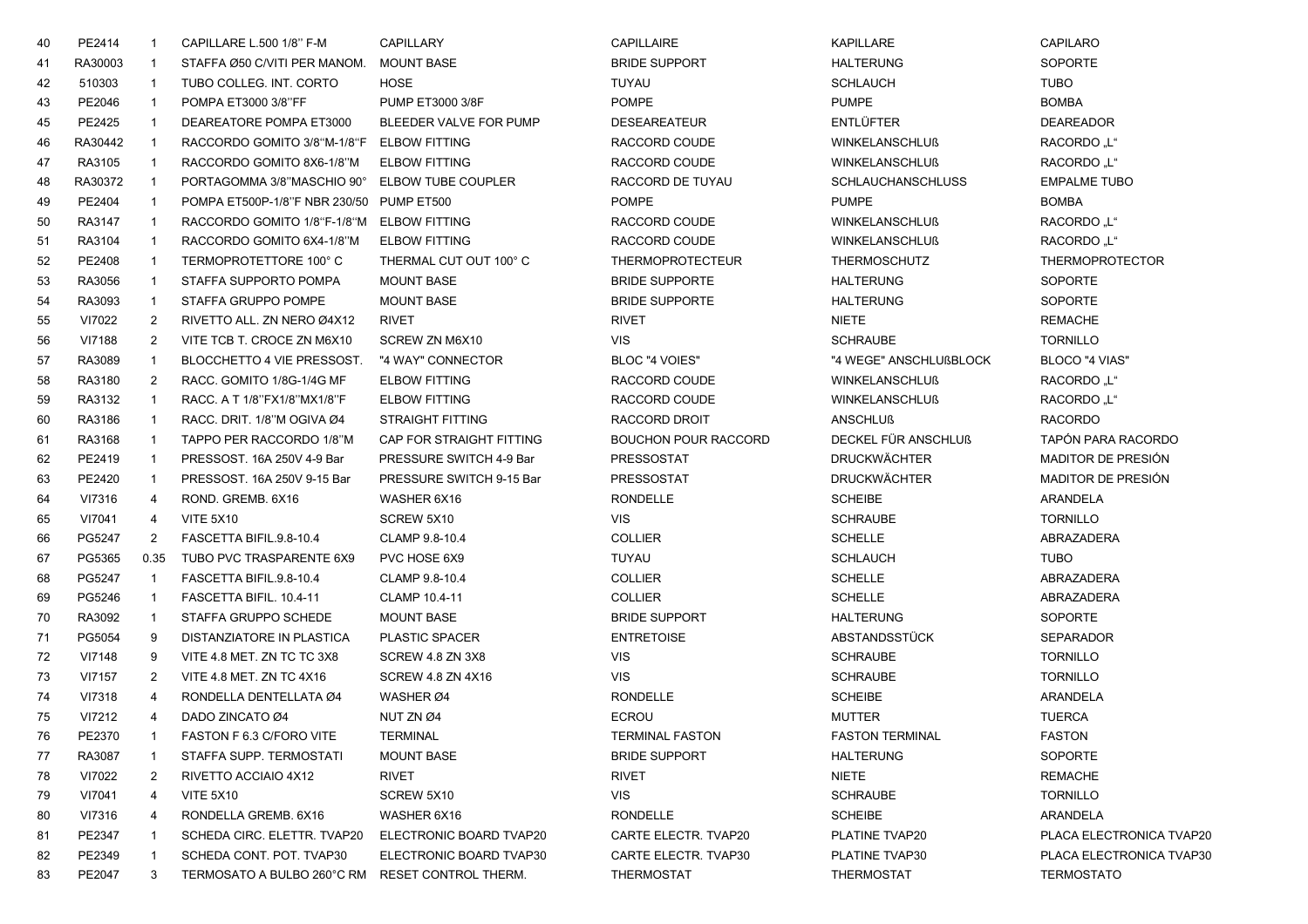| 84    | RA3088  |                | STAFFA S/TRASFORMATORE                        | <b>MOUNT BASE</b>            | <b>BRIDE SUPPORT</b>          | <b>HALTERUNG</b>              | <b>SOPORTE</b>                 |
|-------|---------|----------------|-----------------------------------------------|------------------------------|-------------------------------|-------------------------------|--------------------------------|
| 85    | VI7188  | -1             | VITE TCB T.C. ZN M6X10                        | SCREW ZN M6X10               | <b>VIS</b>                    | <b>SCHRAUBE</b>               | <b>TORNILLO</b>                |
| 86    | PE2051  |                | AUTOTRASF, 1200W 400/230V                     | TRANSFORMER 400/230V         | AUTOTRANSFORMATEUR            | <b>AUTOM. WANDLER</b>         | <b>TRANSFORMADOR AUTOM.</b>    |
| 87    | VI7316  | 9              | RONDELLA GREMB. 6X16 ZN                       | WASHER ZN 6X16               | <b>RONDELLE</b>               | <b>SCHEIBE</b>                | ARANDELA                       |
| 88    | VI7149  | $\overline{2}$ | VITE8.8 ZN 6X20                               | <b>SCREW 8.8 ZN 6X20</b>     | <b>VIS</b>                    | <b>SCHRAUBE</b>               | <b>TORNILLO</b>                |
| 89    | VI7303  | 2              | RONDELLA DENT. ZN Ø6                          | WASHER ZN Ø6                 | <b>RONDELLE</b>               | <b>SCHEIBE</b>                | ARANDELA                       |
| 90    | VI7316  | 2              | ROND. GREMB. 6X16 ZN SP.1.5                   | WASHER ZN 6X16               | <b>RONDELLE</b>               | <b>SCHEIBE</b>                | ARANDELA                       |
| 91    | PE2098  | -1             | CABLAGGIO COMPLETO S/TECH                     | COMP. WIRING STEAM TECH      | CABLAGE STEAM TECH            | <b>VERKABELUNG STEAM TECH</b> | CABLAJE STEAM TECH             |
| 91/A  | PE2177  | $\overline{1}$ | <b>FRUTTO PRESA 7P+T</b>                      | CONNECTOR FOR TOOLS          | CONNECTEUR POUR ACCESSOIRES   | KONNEKTOR FÜR ZUBEHÖR         | CONECTOR PARA ACESORIOS        |
| 92    | RA3201  | 0.93           | TUBO TEFLON + GUAINA                          | HOSE                         | TUYAU                         | <b>SCHLAUCH</b>               | <b>TUBO</b>                    |
|       | PG5360  | 0,83           | TUBO EPDM 12X15 (S/TECH)                      | <b>HOSE</b>                  | TUYAU                         | <b>SCHLAUCH</b>               | <b>TUBO</b>                    |
| 93    | RA3209  | 1.35           | TUBO TEFLON + GUAINA                          | HOSE                         | TUYAU                         | <b>SCHLAUCH</b>               | <b>TUBO</b>                    |
|       | PG5338  | 1,15           | TUBO EPDM NERO Ø 7X10                         | <b>HOSE</b>                  | TUYAU                         | <b>SCHLAUCH</b>               | <b>TUBO</b>                    |
| 94    | RA3210  | 0.97           | TUBO TEFLON Ø4X12                             | <b>HOSE</b>                  | TUYAU                         | <b>SCHLAUCH</b>               | <b>TUBO</b>                    |
|       | PG5338  | 0.87           | TUBO EPDM NERO Ø 7X10                         | <b>HOSE</b>                  | TUYAU                         | <b>SCHLAUCH</b>               | <b>TUBO</b>                    |
| 95    | 090270  | $\overline{1}$ | CALDAIA COMPLETA S/TECH 12K COMPLETE BOILER   |                              | CHAUDIÈRE                     | <b>DAMPFKESSEL</b>            | <b>CALDERA</b>                 |
| 95/A  | PE2522  | $\overline{2}$ | RESISTENZA 3600W 230V                         | <b>HEATING ELEMENT</b>       | <b>RESISTANCE</b>             | <b>WIDERSTAND</b>             | <b>RESISTENCIA</b>             |
| 95/B  | PG5139  | 2              | GUARNIZIONE ALLUM. 42X50X1.5 GASKET ALUMINIUM |                              | <b>JOINT ALUMINIUM</b>        | <b>ALUMINIUMDICHTUNG</b>      | JUNTA EN ALUMINIUM             |
| 95/C  | RA30803 |                | RACCORDO 75° 1/8FX1/8FX1/8M                   | <b>ELBOW VALVE</b>           | RACCORD COUDE                 | <b>WINKELANSCHLUß</b>         | RACORDO "L"                    |
| 95/D  | RA3186  |                | RACCORDO DRITTO 1/8 C/OGIVA                   | STRAIGHT VALVE               | <b>RACCORD</b>                | <b>ANSCHLUß</b>               | <b>RACORDO</b>                 |
| 95/E  | RA3048  | -1             | VALVOLA N/RIT MOLLA DURA                      | NON RETURN VALVE             | SOUPAPE DE RETENUE            | <b>ABSPERRVENTIL</b>          | <b>VALVULA DE RETENCION</b>    |
| 95/F  | RA3167  | -1             | RACCORDO GOMITO 6X8-1/8F                      | <b>ELBOW VALVE</b>           | RACCORD COUDE                 | <b>WINKELANSCHLUß</b>         | RACORDO "L"                    |
| 95/G  | RA3327  | $\overline{1}$ | TAP. OTTONE C/SONDA 110mm                     | <b>BRASS CAP +PROBE</b>      | <b>BOUCHON LAITON + SONDE</b> | MESSINGDECKEL + SONDE         | TAPÓN LATÓN + SONDA            |
| 95/H  | PG51033 | -1             | GUARNIZ. TEFLON Ø33.5X40X2                    | <b>GASKET</b>                | <b>JOINT</b>                  | <b>DICHTUNG</b>               | JUNTA                          |
| 95/1  | RA3187  |                | RACCORDO DRITT. 1/8"MX1/8"M                   | <b>STRAIGHT VALVE</b>        | <b>RACCORD</b>                | <b>ANSCHLUß</b>               | <b>RACORDO</b>                 |
| 95/L  | PE2337  | -1             | ELETTROV. 6650+2 BOBINE 230V                  | SOLENOID VALVE DOUBLE OUTLET | <b>ÉLECTROVANNE</b>           | <b>ELEKTROVENTIL</b>          | <b>ELECTROVALVULA</b>          |
| 95/M  | RA3147  |                | RACC. GOMITO 1/8"F-1/8"M                      | <b>ELBOW VALVE</b>           | RACCORD COUDE                 | <b>WINKELANSCHLUß</b>         | RACORDO "L"                    |
| 95/N  | RA3409  |                | VALV. N/RIT. MM MOLLA DEBOLE                  | NON RETURN VALVE             | SOUPAPE DE RETENUE            | ABSPERRVENTIL                 | VALVULA DE RETENCION           |
| 95/O  | RA3147  | -1             | RACC. GOMITO 1/8"F-1/8"M                      | <b>ELBOW VALVE</b>           | RACCORD COUDE                 | <b>WINKELANSCHLUß</b>         | <b>RACORDO</b> "L"             |
| 95/P  | RA3411  | $\mathbf{1}$   | VALVOLA 1/8"M 7.5 Bar PGØ9                    | PRESSURE VALVE 7.5 Bar       | SOUPAPE DE SECURITE           | <b>SICHERHEITSVENTIL</b>      | VALVULA DE SEGURIDAD           |
| 95/Q  | 990045  | $\overline{1}$ | CALDAIA C/RES STEAM TECH                      | <b>BOILER</b>                | <b>CHAUDIERE</b>              | <b>DAMPFKESSEL</b>            | CALDERA                        |
| 95/R  | PG53002 | 0.72           | TUBO SILICONE TRASP, 6X9                      | <b>HOSE</b>                  | TUYAU                         | <b>SCHLAUCH</b>               | <b>TUBO</b>                    |
| 96    | IS4020  | $\overline{1}$ | <b>ISOLANTE CALDAIA DX</b>                    | <b>BOILER INSULATION</b>     | <b>ISOLANT THERMIQUE</b>      | THERM. ISOLIERUNG             | <b>AISLADOR THERMICO</b>       |
| 96/A  | IS4021  | $\overline{1}$ | <b>ISOLANTE CALDAIA SX</b>                    | <b>BOILER INSULATION</b>     | <b>ISOLANT THERMIQUE</b>      | THERM. ISOLIERUNG             | <b>AISLADOR THERMICO</b>       |
| 97    | PG7010  |                | UGELLO M + TUBO TEFLON                        | MALE NOZZLE+TEFLON HOSE      | <b>BUSE MALE+TUBE TEFLON</b>  | DÜSE+TEFLONSCHLAUCH           | <b>BOQUILLA+TUBO TEFLON</b>    |
| 98    | PE2334  |                | TERMOSTATO 175° C RIPRIST.                    | <b>RESET THERMOSTAT</b>      | THERMOSTAT MANUEL RESET       | MANUEL. RESET THERMOSTAT      | <b>TERMOSTATO MANUAL RESET</b> |
| 99    | VI7335  |                | RONDELLA DENT. INOX Ø20                       | WASHER INOX Ø20              | <b>RONDELLE</b>               | <b>SCHEIBE</b>                | ARANDELA                       |
| 100   | VI7336  | -1             | RONDELLA PIANA INOX Ø20                       | WASHER INOX Ø20              | <b>RONDELLE</b>               | <b>SCHEIBE</b>                | <b>ARANDELA</b>                |
| 101   | VI7203  | -1             | DADO Ø24XL 6X1/2"GAS                          | NUT 6X1/2" GAS               | ÉCROU                         | MUTTER                        | <b>TUERCA</b>                  |
| 102   | RA3163  | $\overline{1}$ | TAPPO DREN. 3/8"M FIL. CIL.                   | DRAIN CAP                    | <b>BOUCHON DRAINAGE</b>       | ABLAßDECKEL                   | <b>TAPON DRENAJE</b>           |
| 102/A | PG5107  | 2              | OR 13.94X2.62 NBR NERO                        | O-RING 13.94X2.62 NBR        | JOINT                         | <b>DICHTUNG</b>               | JUNTA                          |
| 103   | RA3201  |                | 0.135 TUBO TEFLON 6X8                         | HOSE                         | TUYAU                         | <b>SCHLAUCH</b>               | <b>TUBO</b>                    |
| 104   | PG5203  |                | FASC. STRIK CLX 09017 7-9                     | SINGLE EAR CLAMP             | <b>COLLIER</b>                | <b>SCHELLE</b>                | ABRAZADERA                     |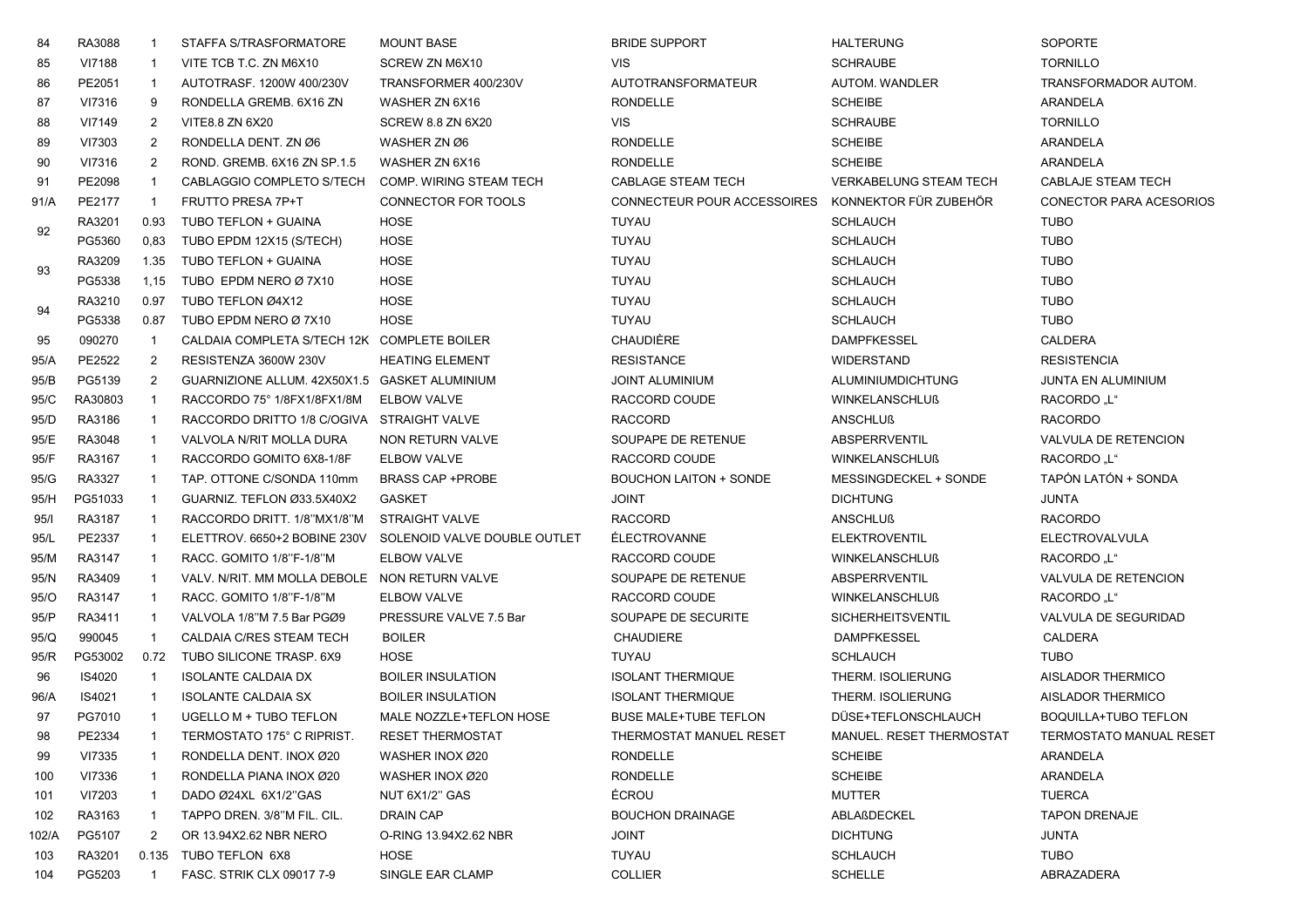| 105 | VI7318         | 2              | ROND. DENTELLATA Ø4             | WASHER Ø4                    | <b>RONDELLE</b>                 | <b>SCHEIBE</b>              | <b>ARANDELA</b>               |
|-----|----------------|----------------|---------------------------------|------------------------------|---------------------------------|-----------------------------|-------------------------------|
| 106 | VI7152         |                | VITE AUTOF, CR. NERA 3.5X9.5    | <b>SCREW CR. 3.5X9.5</b>     | <b>VIS</b>                      | <b>SCHRAUBE</b>             | <b>TORNILLO</b>               |
| 107 | 120102         |                | <b>CORPO PRESA INFERIORE</b>    | <b>BOTTOM SOCKET COVER</b>   | <b>CORPS DE PRISE INFERIEUR</b> | UNTERER TEIL STECKER        | <b>CUERPO INFERIOR TOMA</b>   |
| 108 | 120101         |                | <b>CORPO PRESA SUPERIORE</b>    | TOP SOCKET COVER             | <b>CORPS DE PRISE SUPERIEUR</b> | <b>OBERER TEIL STECKER</b>  | <b>CUERPO SUPERIOR TOMA</b>   |
| 109 | VI7105         | 2              | VITE RAPID FIX. ZN TC 3.9X16    | <b>SCREW</b>                 | <b>VIS</b>                      | <b>SCHRAUBE</b>             | <b>TORNILLO</b>               |
| 110 | VI7152         | 4              | VITE AUTOF.CR. NERA 3.5X9.5     | <b>SCREW CR. 3.5X9.5</b>     | <b>VIS</b>                      | <b>SCHRAUBE</b>             | <b>TORNILLO</b>               |
| 111 | PE2249         |                | MICROINTERR. PER COMM.          | <b>MICROSWITCH</b>           | <b>MICROINTERRUPTEUR</b>        | <b>MIKROSCHALTER</b>        | <b>MICROINTERRUPTOR</b>       |
| 112 | VI7122         | 2              | VITE AUTOF. ZN B TS 2.9X16      | SCREW ZN 2.9X16              | <b>VIS</b>                      | <b>SCHRAUBE</b>             | <b>TORNILLO</b>               |
| 113 | CA1182         |                | <b>COFANO ANTERIORE BLU</b>     | <b>BLUE FRONT BODY</b>       | COFFRE ANTÉRIEUR BLEU           | <b>VORDERER TEIL BLAU</b>   | PARTE ANTERIOR AZUL           |
| 114 | VI7190         | 4              | VITE M6X55 ZN "BUTTON HEAD"     | SCREW M6X55 ZN "BUTTON HEAD" | <b>VIS</b>                      | <b>SCHRAUBE</b>             | <b>TORNILLO</b>               |
| 115 | VI7316         | 4              | ROND. GREMB.6X16 ZN SP.1.5      | WASHER ZN 6X16               | <b>RONDELLE</b>                 | <b>SCHEIBE</b>              | ARANDELA                      |
| 116 | 010120         |                | MANIGLIA PER COFANO ANT.        | <b>FRONT HANDLE</b>          | <b>POIGNEE</b>                  | <b>HANDGRIFF</b>            | <b>MANGO</b>                  |
| 117 | VI7056         | 2              | VITE 6X16 "BUTTON HEAD"         | SCREW 6X16 "BUTTON HEAD"     | <b>VIS</b>                      | <b>SCHRAUBE</b>             | <b>TORNILLO</b>               |
| 118 | CA1192         |                | <b>MANIGLIA FERRO BASE</b>      | <b>CARRYING HANDLE</b>       | POIGNEE DE LA BASE              | <b>HANDGRIFF DER BASE</b>   | <b>MANGO DE LA BASE</b>       |
| 119 | AD9032         |                | ADESIVO S.T. 12000 COFANO       | ROUND STICKER ST. TECH12000  | ADHÉSIF ROND ST.TECH12000       | RUNDER AUFKLEBER ST.T.12000 | ADESIVO REDONDO ST. TECH12000 |
| 120 | CA1180         |                | <b>CARTER POSTERIORE BLU</b>    | <b>BLUE BACK PART BODY</b>   | PARTIE POSTÉRIEURE BLEUE        | HINTERER TEIL BLAU          | PARTE POSTERIOR AZUL          |
| 121 | PE2133         |                | PRESA 10-16A 250V C/S SCHUKO    | ELECTRIC SOCKET 16A 250V     | <b>PRISE</b>                    | <b>STECKDOSE</b>            | <b>TOMA</b>                   |
| 122 | VI7105         | 4              | VITE RAPID-FIX ZN TC 3.9X16     | SCREW ZN 3.9X16              | <b>VIS</b>                      | <b>SCHRAUBE</b>             | <b>TORNILLO</b>               |
| 123 | VI7316         | 5              | ROND, GREMB, 6X16 ZN SP.1.5     | WASHER 6X16                  | <b>RONDELLE</b>                 | <b>SCHEIBE</b>              | ARANDELA                      |
| 124 | VI7190         | 4              | VITE M6X55 ZN "BUTTON HEAD"     | SCREW M6X55 "BUTTON HEAD"    | <b>VIS</b>                      | <b>SCHRAUBE</b>             | <b>TORNILLO</b>               |
| 125 | VI70572        |                | VITE ZN 6X25 "BUTTON HEAD"      | SCREW 6X25 "BUTTON HEAD"     | <b>VIS</b>                      | <b>SCHRAUBE</b>             | <b>TORNILLO</b>               |
| 126 | CA1190         |                | MANIGLIONE PER STEAM TECH       | <b>HANDLE BAR STEAM TECH</b> | POIGNEE DE MANOEUVRE            | MANÖVRIERGRIFF              | <b>MANGO DE MANIOBRA</b>      |
| 127 | PG5061         | 2              | <b>VOLANTINO M6X30</b>          | <b>HANDLE WHEEL SCREW</b>    | VIS DE POIGNÉE                  | SCHRAUBE FÜR HANDGRIFF      | <b>TORNILLO PARA MANGO</b>    |
| 128 | <b>PG5069B</b> |                | <b>IMBUTO FIL. GOMMA BLU</b>    | <b>THREADED FUNNEL</b>       | <b>ENTONNOIR</b>                | <b>TRICHTER</b>             | <b>EMBUDO</b>                 |
| 129 | PG5069G        |                | <b>IMBUTO FIL. GOMMA GIALLO</b> | <b>THREADED FUNNEL</b>       | <b>ENTONNOIR</b>                | <b>TRICHTER</b>             | <b>EMBUDO</b>                 |
| 130 | RA3324         | $\overline{2}$ | TAPPO PER IMBUTO EPDM           | <b>FUNNEL CAP</b>            | <b>BOUCHON</b>                  | <b>DECKEL</b>               | <b>TAPON</b>                  |

 CHATTANOOGA STEAM TECH 12000 (cod.200100 ) U.T. 22/07/2002 Rev.1 17/12/2003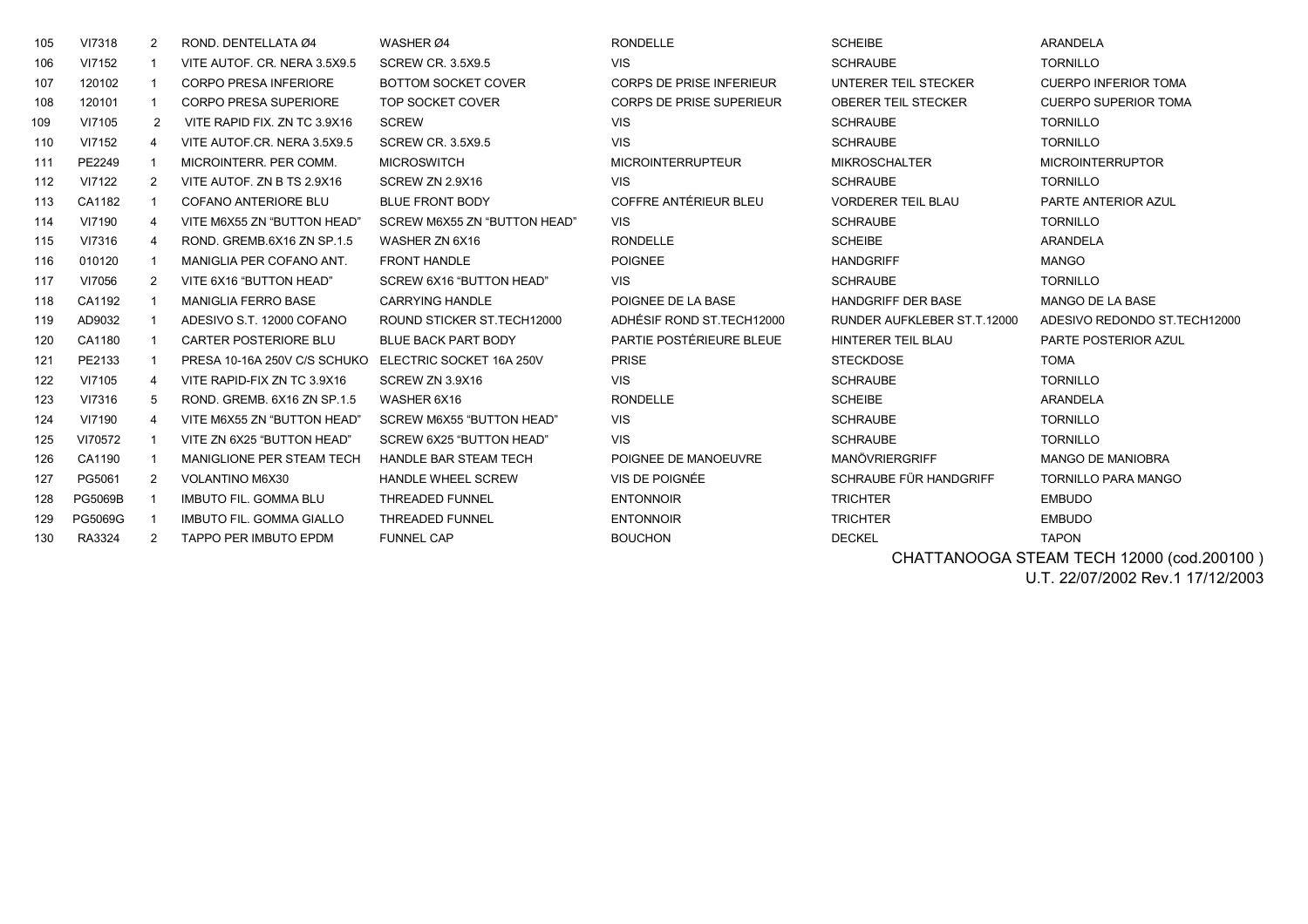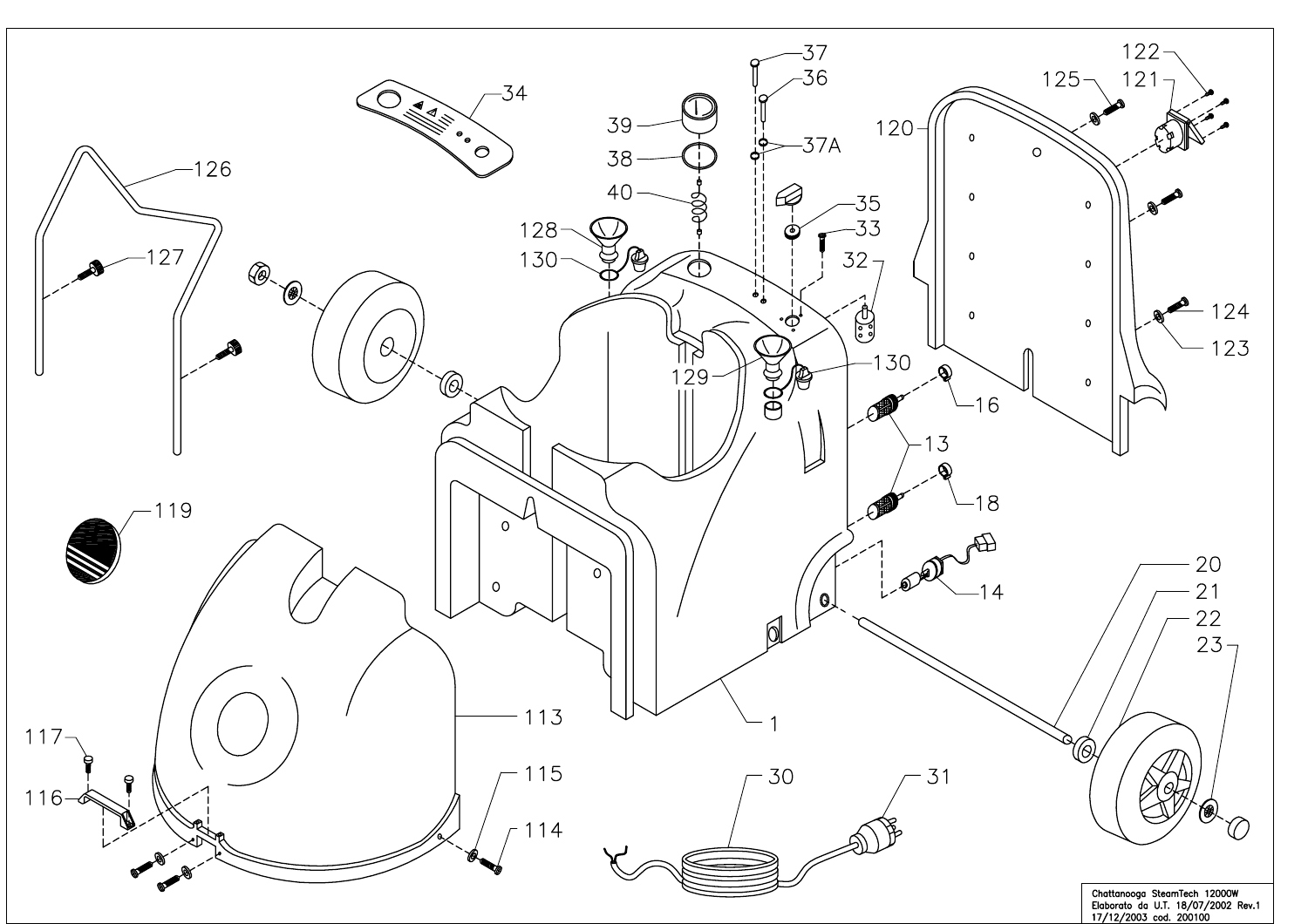